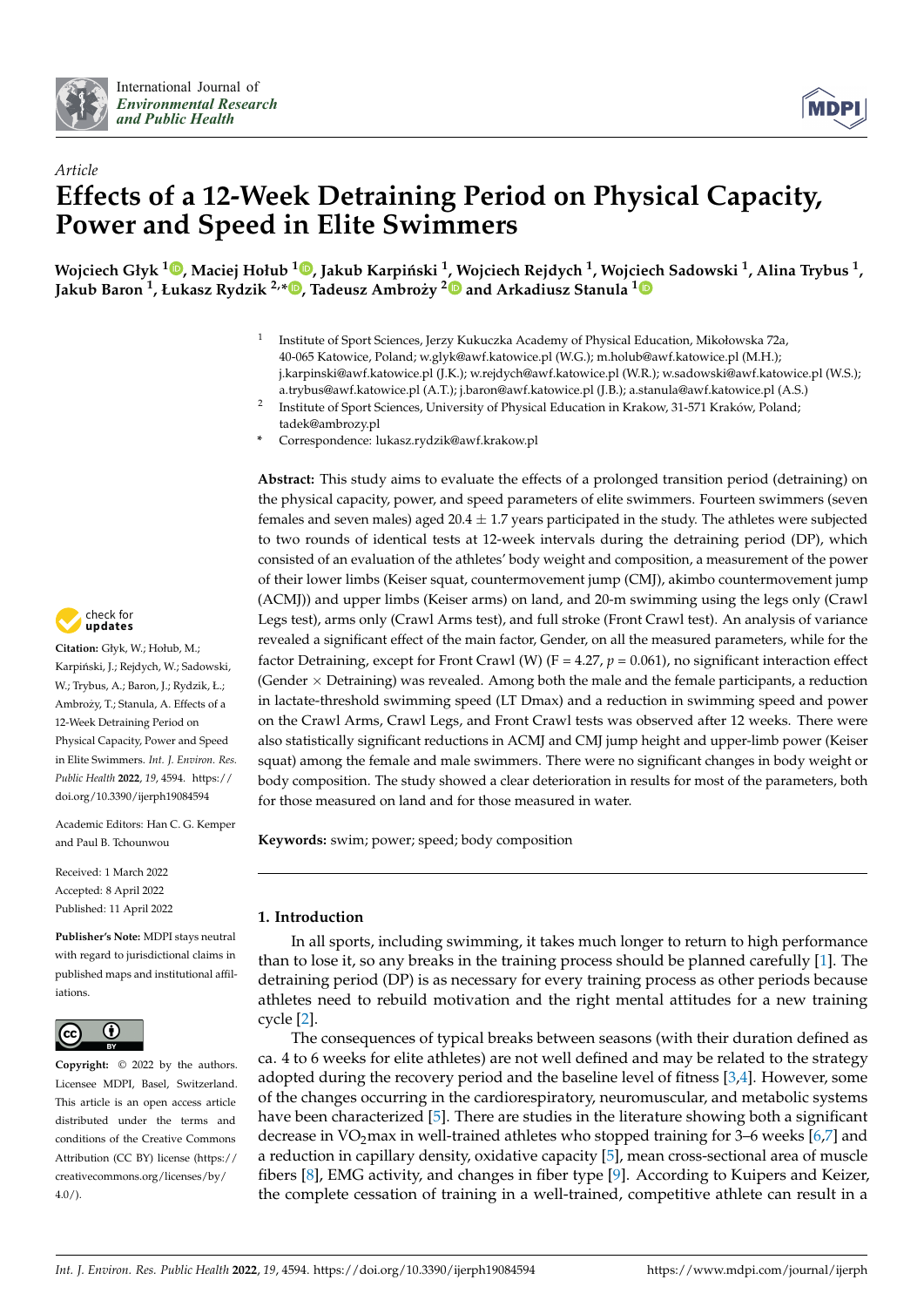syndrome of detraining, relaxation, exercise abstinence, or exercise addiction [\[10\]](#page-9-9). Such effects are noticed when training is suddenly interrupted due to injury or other unplanned circumstances. In practice, however, an athlete who makes good use of the period of active recovery during the transition period can easily develop his or her physical abilities in the next phase of preparation.

The duration of the break may vary depending on individual coaches' arrangements, schedules, and the sporting calendars of individual national swimming federations [\[11\]](#page-9-10). According to some authors, the transition phase should last from 2 to 4 weeks but can be extended to 6 weeks [\[2\]](#page-9-1). Taking into account the calendar established by the Polish Swimming Federation, there are two transition periods: a winter period lasting about two weeks between the Polish Winter Championships and the New Year, and a longer summer period that begins after the Polish National Championships. The latter period can be as long as 3 months, depending on the opportunities to compete after major competitions and the availability of swimming pools, which are usually overhauled during the holiday season. All the swimmers participating in the study are of high national sport level, with their starting calendar covering a transition period of approximately 12 weeks, which is similar to the calendars of other swimming federations, such as the NCAA. There are studies showing changes in high-class athletes after about 6 weeks of detraining [\[12\]](#page-9-11), as well as in amateurs after more than 16 weeks [\[13–](#page-9-12)[15\]](#page-10-0). Therefore, it seems interesting to examine the effects of a 12-week transition period based on a standardized and controlled effort not exceeding a specific intensity. To the best of our knowledge, this is the first study based on such measurements on land and in water to show the effects of detraining on a group of adult elite swimmers after a 3-month break from regular training.

The study aimed to determine the magnitude of the changes in the test scores of elite athletes participating in competitive swimming. The study took into account both changes in body composition, such as body weight, muscle mass, percentage of body fat, and the power of the athletes' arms and legs. In addition, specific tests in water were carried out: a Sprint 1080 device was used to measure the time and power generated during swimming, and the  $8 \times 100$ -m test was used to determine the changes in the lactate threshold obtained during swimming, both immediately after the end of the main preparation macrocycle and after a 12-week transition period.

#### **2. Materials and Methods**

#### *2.1. Participants*

Nineteen competitive swimmers (8 females and 11 males) entered the study. However, due to the incomplete results of several competitors, the results of 14 swimmers (7 females and 7 males) who participated in all tests in both experimental series were used for the final analysis. The participants' mean age was  $20.4 \pm 1.7$  years, body height was  $179.5 \pm 8.8$  cm, and body weight was 72.2  $\pm$  9.6 kg at the first and 74.6  $\pm$  11.7 kg at the second measurement performed after the 12-week break. The athletes were characterized by at least 10 years of training experience and were competing in national-level competitions. Their sports scores were 755.3  $\pm$  35.9 points in the FINA classification. All athletes trained in the same training group and were members of the same club. All swimmers participating in the study were healthy during both the first and the second measurement. The protocol and possible risks of the study were explained to all participants before they gave their voluntary and informed written consent. The experiment was approved by the Bioethics Committee of the Jerzy Kukuczka Academy of Physical Education in Katowice (No. 8/2018).

#### *2.2. Testing Procedures*

Two identical measurements were performed on the same group of 14 swimmers. The first measurement was conducted at the end of the training period (TP), after the athletes' return from the Polish National Swimming Championships (on 27 May), and before their participation in the Polish Academic Championships, during which the athletes maintained peak in-season performance. The second measurement was performed after 12 weeks of a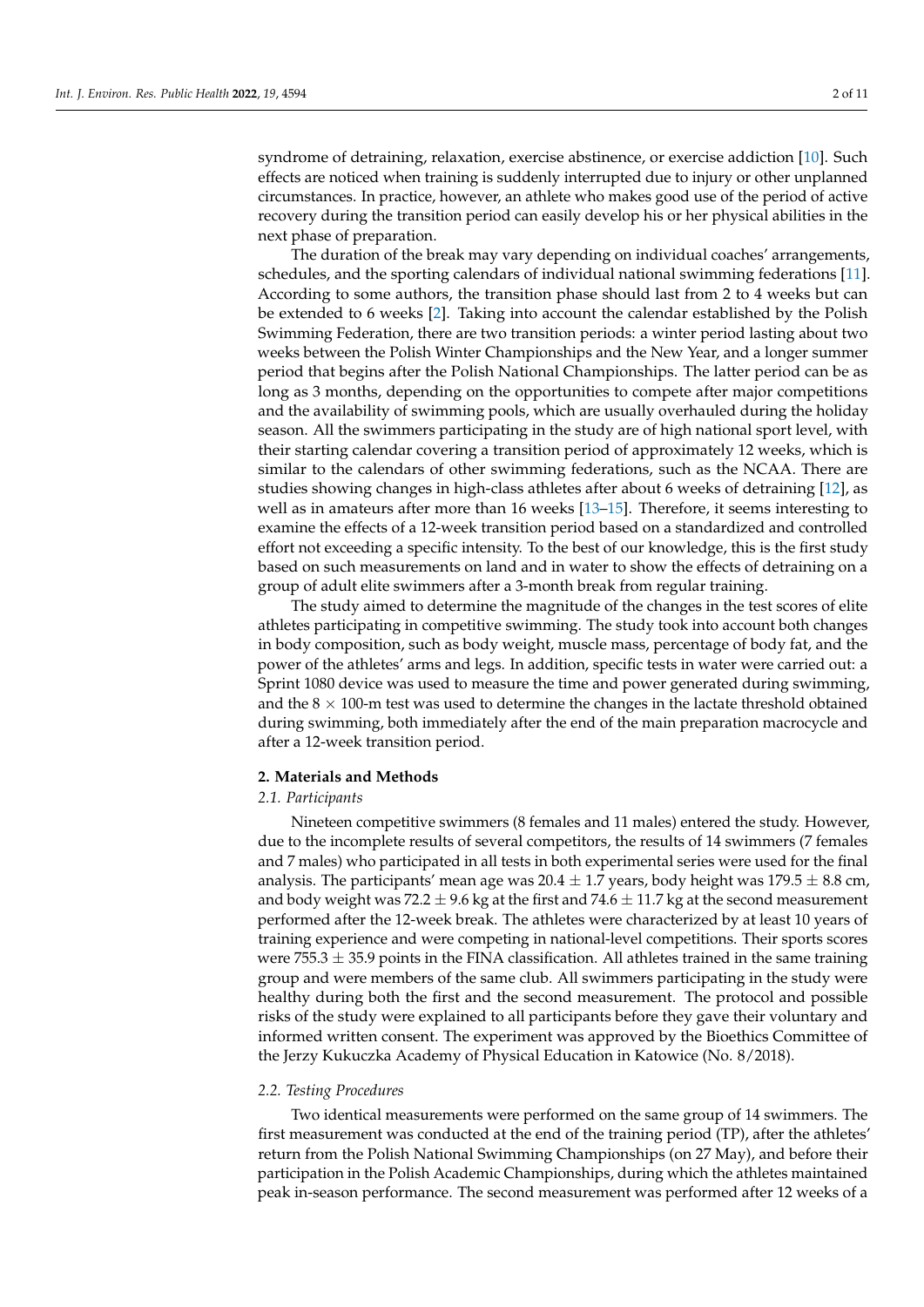detraining period (DP) (on 31 August). The length of the transition (detraining) period was due to the arrangement of the sporting calendar and the availability of the training facility.

#### *2.3. Body Weight and Composition*

Each participant underwent body composition analysis using the electrical bioimpedance method (Tanita BC-420, Tokyo, Japan). The day before the test, none of the tested swimmers consumed alcohol or performed any intensive exercise; the participants also underwent a 2-h minimum fast, had a dry body and emptied their bladders [\[16\]](#page-10-1). Before each measurement, information about the participants' sex, age, body height, and body type was entered using the "Athlete" profile for individuals who participate in sports regularly. Body weight (kg), body fat  $(\%)$ , and muscle mass (kg) were measured.

The measurements in water took place in a 25-m swimming pool of the Academy of Physical Education in Katowice. Identical conditions prevailed during each experimental series, which took place at the same time of day, i.e., air temperature ~25.5  $\degree$ C, water temperature ~27.5 °C, relative humidity ~60%, and water pH ~ 6.93.

#### *2.4. 8* × *100-m Test*

The test was conducted based on the procedure outlined by Maglischo [\[17\]](#page-10-2). The first series of  $3 \times 100$  m featured 1-min breaks between sections, 75% of maximum effort, 3-min rest after the series, and blood sample between 2 and 3 min. The second series of  $2 \times 100$  m featured a 1-min break between sections, 85% of maximum effort, 4-min rest after the series, and blood sample between 3 and 4 min. The third series of  $1 \times 100$  m featured 90% of maximal effort, with a 6-min break, and blood sample between 4 and 5 min. The fourth series of  $1 \times 100$  m featured 95% of maximal effort, with a 20-min break, and blood sample between 5 and 6 min. The fifth series of  $1 \times 100$  m, at 100% maximum effort, featured a blood sample between 5 and 6 min. Capillary tubes and EKF Diagnostic test tubes were used for blood collection, after which blood samples were analyzed in an EKF Diagnostic Biosen C-line lactate analyzer. To determine the swimming speed at the anaerobic threshold before and after detraining, the Dmax method was used, defined as the maximum perpendicular distance of the lactate curve from the line connecting the startto the end-point of the lactate curve [\[18](#page-10-3)[,19\]](#page-10-4).

#### *2.5. Measuring Swimming Power and Time*

A Sprint 1080 Motion measurement system (1080 Sprint; 1080 Motion, Lidingö, Sweden) was used for the measurements. According to the manufacturer's data, the system is characterized by high repeatability and accuracy of position  $(\pm 0.5\%)$ , velocity  $(\pm 0.5\%)$ , force  $(\pm 4.8 \text{ N})$ , power, and time measurements [\[20\]](#page-10-5). Of all the data recorded by the system over a selected distance of 20 m, the mean values of power (W) and time (s) obtained while covering the entire measured distance were selected. The data were collected into the manufacturer's compatible software at a frequency of 333 Hz. An individual profile including age, gender, body height, and body weight was created for each study participant for measurement purposes. Each swimmer took part in three tests (Crawl Legs, Crawl Arms, and Front Crawl) over a distance of 20 m with maximum effort and with 1 kg resistance. After each test, the participants rested for ca. 10 min. During the test, the athletes were strapped to the device using a belt placed on their hips in such a way as to not interfere with the measurement. To isolate the work of the legs, a large board held in front of the body was used, while when working with the arms, a pullbuoy was placed between the thighs, with a rubber on the ankles, preventing the use of the legs.

## *2.6. Upper- and Lower-Limb Power on Keiser Pneumatic Resistance System*

Each swimmer tested with an individually selected load performed two tests that measured lower-limb and upper-limb power. The tests were preceded by a warm-up, with the same procedure used during both measurements. The lower-limb power test was performed on a Keiser squat system and consisted in performing as many squats as possible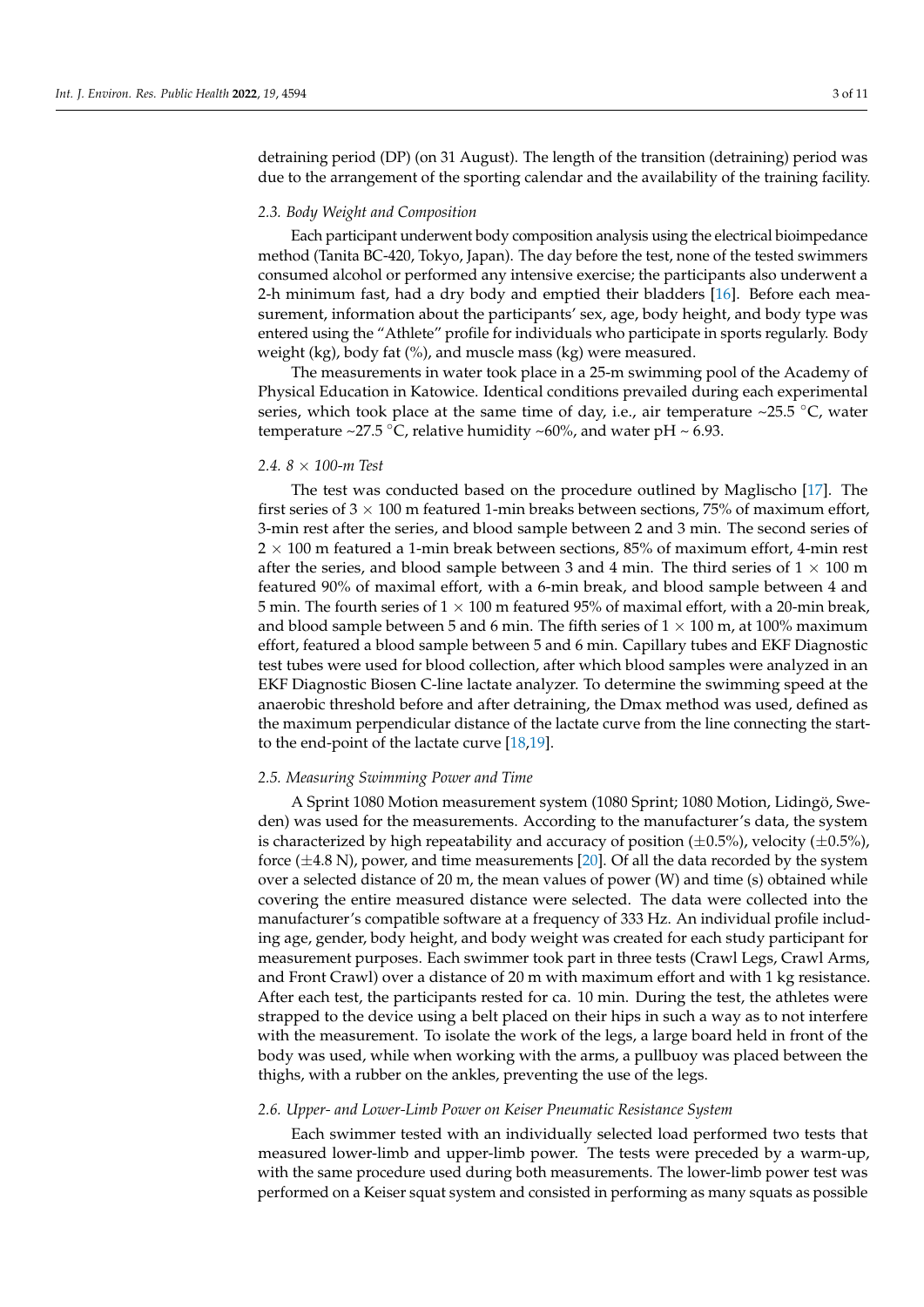with an individual load, depending on the participant's body weight. The load was verified after the second body weight measurement, performed after 12 weeks of detraining. The test ended when the device recorded a decrease in the athlete's power output. For the purpose of the study, the number of repetitions performed and the maximum power (Keiser squat) were recorded and included in the results. The upper-limb power test (Keiser arms) had an analogous pattern to that of the lower limbs. It consisted in pulling two cables with handles while lying forward on an inclined bench set at an angle of 30 ° and placed 1 m from the Keiser functional trainer. The individual load was equivalent to 10% of body weight and was verified after 12 weeks of detraining.

## *2.7. Countermovement Jump*

Countermovement jump test (CMJ) with arm swing and akimbo countermovement jump test (ACMJ) with arms placed on hips were performed. The measurements were taken using OptoJump Next system (Microgate, Bolzano, Italy) using the generally accepted measurement protocol for CMJ and ACMJ tests, as described by Hatze [\[21\]](#page-10-6). Verified data of each participant's body weight were entered each time, and the test itself was preceded by a similar warm-up. Jump height data were recorded with an accuracy of 0.1 cm. The power expressed in watts (W) was computed based on the jump height and current body weight using Sayers' formula [\[22\]](#page-10-7): Pmax [W] =  $60.7 \times$  jump height (cm) +  $45.3 \times$  body mass (kg)  $-$  2055.

## *2.8. Training Protocol:*

The entire group of swimmers studied participated in the same 20-week training under the supervision of the same coaches at the same training facility. The training period (TP) was aimed to develop peak performance for the Polish Adult and Youth Swimming Championships. This macrocycle consisted of 10 training sessions per week in water, 6 days per week, and strength training, performed 2–3 times per week. In the first period, covering weeks 1–4, the athletes swam 139.6 km in total and spent 21 h in the gym. In weeks 5–8, these values were 172.3 km and 18 h, respectively, and in weeks 9–12, the participants swam 227.8 km in the pool and spent 22.5 h in the gym. The final pre-race period included weeks 13–18, when athletes covered 180 km in water and exercised 18 h in the gym to reduce training loads for tapering. After returning from the championships, the athletes maintained top form in weeks 19–20 by swimming 120.3 km. The first measurement for all tests was performed in this period.

The detraining period (DP), which began after the Polish Academic Championships and lasted until the athletes returned to the training facility, lasted 12 weeks. The athletes were instructed to refrain from in-water training throughout the transition period and to keep other physical activities at light and moderate intensity, as determined for each participant (<6.0 METS). Additionally, all participants were advised to maintain a diet similar to that of the training period. Adherence to all of the aforementioned guidelines was verified through ongoing contact with the research staff and was considered an eligibility criterion for further study. After returning to the training facility, 14 athletes qualified for retesting, according to the same testing procedures as described above.

## *2.9. Statistical Analyses*

The means and standard deviations (SD) were used to represent the average and normal scatter of the values of all variables. The Shapiro–Wilk W test was used to verify the hypothesis of normality of distribution for the analyzed variables. The effects of the transition period were evaluated using a two-way analysis of variance with a repeatedmeasures design. The first between-group factor was the Gender of the participants with two levels: Female and Male. The repeated-measures factor was the Detraining—timing of the measurements with two levels, i.e., before the transition period (TP) and after the transition period of 12 weeks (DP). The F-test was used to verify the null hypothesis, whereas the multiplecomparisons procedure, which takes into account the statistical significance of the dependent variable, was verified based on the Tukey test, at a significance level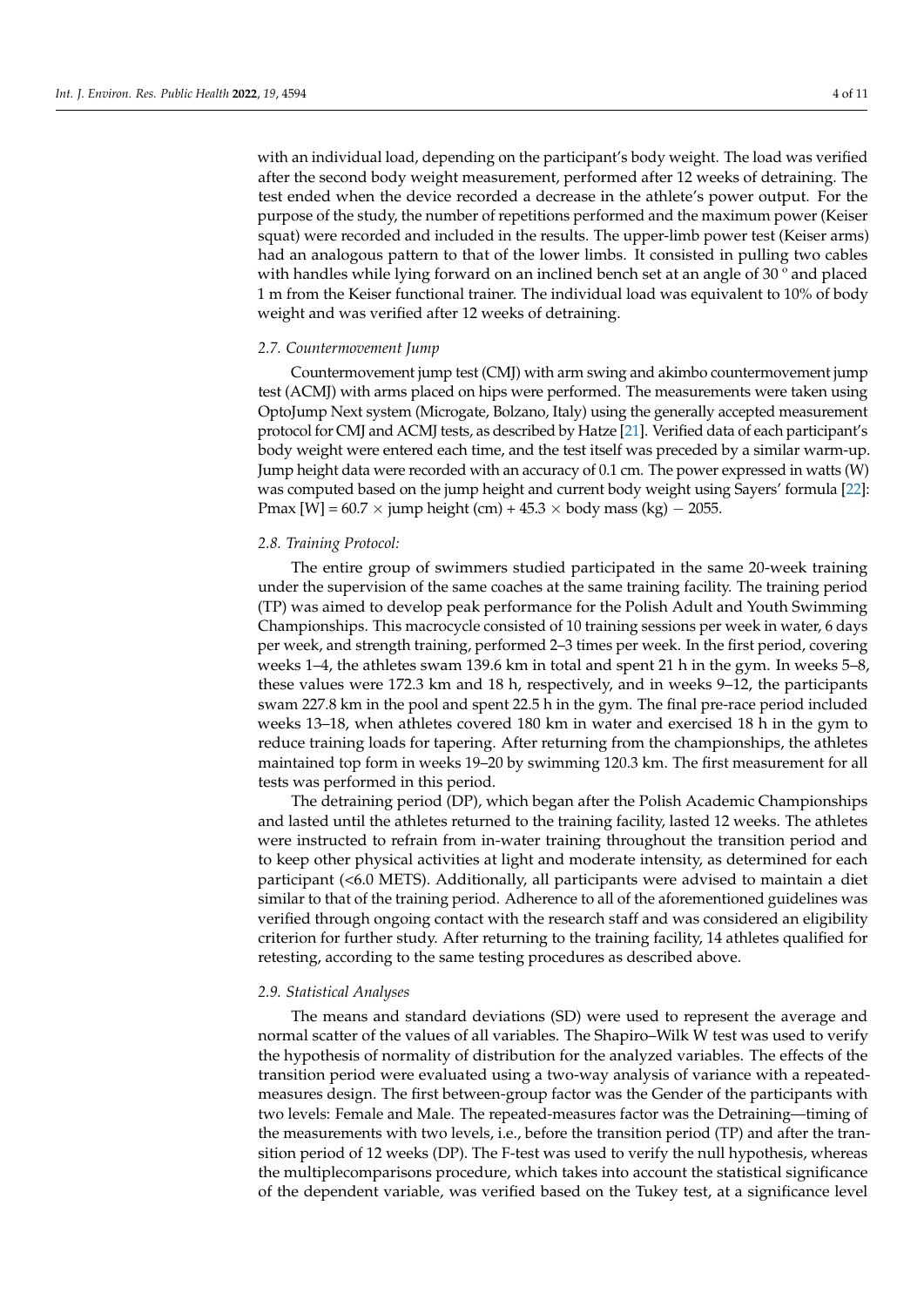set at  $\alpha$  = 0.05. Before proceeding with the analysis of variance, the assumptions for its performance were verified, i.e., testing of the assumption of sphericity using Mauchly's test. If the assumption of sphericity was not met, the solution of correcting the degrees of freedom in the F-test with the Greenhouse–Geisser coefficient (ε G-G) calculated for this purpose was applied in the subsequent stages of the analysis.

To assess within-group differences (Gender) for parameters recorded before and after the introduction of the detraining period, a t-test for dependent samples was used, while the formula: relative difference  $(\Delta\%) = ((POST-score - PRE-score)/PRE-score) \times 100$ was used to assess the percentage change in the scores. Furthermore, to determine the magnitude of the difference between these parameters, a standardized effect size (ES) and 95% confidence intervals were calculated using the mean standard deviation calculated from the measurements of the parameters recorded before and after the detraining period (in the denominator) and the difference between these parameters (in the numerator). Effect sizes were scored as: trivial < 0.2; small  $\geq$  0.2 and < 0.6; medium  $\geq$  0.6 and < 1.2; large  $\geq$  1.2 and <2; and very large  $\geq 2$  based on the thresholds defined by Hopkins et al. [\[23\]](#page-10-8).

All statistical computations were performed by means of the STATISTICA software ver. 13 PL (TIBCO Software Inc., Palo Alto, CA, USA, 2017). Effect sizes and confidence intervals were calculated using Jamovi software (The Jamovi Project 2021, version 2.2, Sydney, Australia) and the esci package (effect sizes and confidence intervals). The ggplot2 package in the r-cran environment was also used for graphical representation of the results [\[24\]](#page-10-9).

## **3. Results**

Table [1](#page-5-0) shows the body weights, the body compositions, and the results of the on-land tests. The analysis of variance revealed a statistically significant main effect of the Detraining factor for body weight (F = 7.97,  $p = 0.015$ ) and body fat (F = 9.05,  $p = 0.011$ ) and of the Gender factor for body weight (F = 16.67, *p* = 0.002), body fat (F = 16.19, *p* = 0.002), and muscle mass ( $F = 54.83$ ,  $p < 0.001$ ). However, no significant interaction was revealed for the Detraining  $\times$  Gender factors for the variables describing body composition and physique. A detailed analysis of the post-detraining results showed increases in body weight of 1.22 kg  $(1.9\%; ES = trivial)$  and  $3.61 \text{ kg } (4.6\%; ES = small)$  and in body fat of  $1.33\%$   $(6.8\%; small)$  and 1.87% (19.3%, ES = moderate) in the female and male groups, respectively. However, these changes were not statistically significant. The analysis of the Keiser arms and Keiser squat tests revealed a statistically significant effect of Detraining and Gender. It should be noted that in the group of females, differences in power in both the upper and the lower limbs recorded after the detraining period, amounting to 51.57 W (9.0%) and 62.29 W (6.6%), respectively, were statistically significant ( $p = 0.003$ ; ES = moderate and  $p = 0.013$ ; ES = small). A decrease in power for Keiser arms and Keiser squat was also reported in the males, but the differences were not statistically significant. The analysis of variance for the ACMJ and CMJ jump scores expressed in both centimeters and watts revealed significant effects of the main factors: Gender (group effect) and Detraining (time effect). Both the females and the males in both jumping varieties achieved statistically significantly lower jump heights after the detraining period. In the females, the CMJ deteriorated by an average of 3.27 cm  $(37.3 \pm 1.80 \text{ cm} \text{ vs. } 34.0 \pm 2.86 \text{ cm}; p = 0.003; \text{ ES} = \text{Large}$ ), while the males scored 4.69 cm lower on average (49.0  $\pm$  3.58 cm vs. 44.4  $\pm$  6.48 cm;  $p = 0.025$ ; ES = moderate). In terms of ACMJ, the females scored less by 3.36 cm  $(32.7 \pm 1.73 \text{ cm vs. } 29.3 \pm 2.94 \text{ m}; p = 0.006; ES = large)$ , while the males deteriorated by an average of 4.27 cm (42.9  $\pm$  5.00 cm vs. 38.7  $\pm$  4.93 cm;  $p = 0.006$ ; ES = moderate). Figure [1](#page-5-1) shows the standardized mean differences (effect size) for the on-land test scores recorded before and after the detraining period.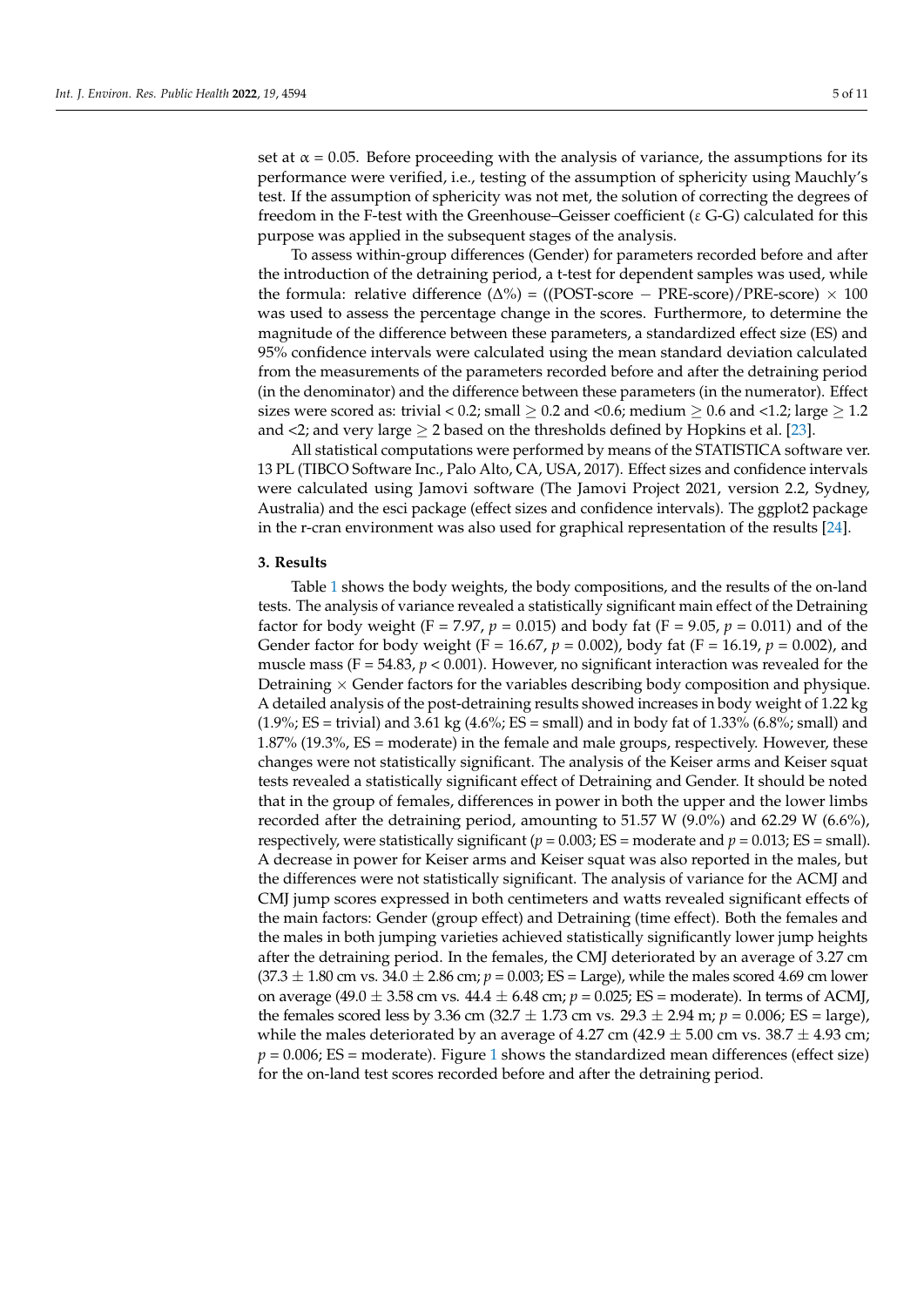after the detraining period.

| Variable         | Gender                    | <b>TP</b>       | <b>DP</b>       | $p$ -Value | Change (%)       | ANOVA $(F, p)$              |                  |                          |                  |                               |                  |  |
|------------------|---------------------------|-----------------|-----------------|------------|------------------|-----------------------------|------------------|--------------------------|------------------|-------------------------------|------------------|--|
|                  |                           |                 |                 |            |                  | Detraining<br>(Time Effect) |                  | Gender<br>(Group Effect) |                  | Detraining $\times$<br>Gender |                  |  |
|                  |                           |                 |                 |            |                  | $\mathbf F$                 | $\boldsymbol{p}$ | F                        | $\boldsymbol{p}$ | $\mathbf F$                   | $\boldsymbol{p}$ |  |
| Weight (kg)      | F                         | $64.9 \pm 6.71$ | $66.2 \pm 8.05$ | 0.137      | $-1.22(-1.9\%)$  | 7.97                        | 0.015            | 16.67                    | 0.002            | 1.969                         | 0.186            |  |
|                  | M                         | $79.4 \pm 5.93$ | $83.0 \pm 8.39$ | 0.059      | $-3.61(-4.6\%)$  |                             |                  |                          |                  |                               |                  |  |
| Body fat (%)     | $\mathbf F$               | $19.6 \pm 5.17$ | $20.9 \pm 6.43$ | 0.107      | $-1.33(-6.8\%)$  | 9.05                        | 0.011            | 16.19                    | 0.002            | 0.260                         | 0.619            |  |
|                  | M                         | $9.7 \pm 2.20$  | $11.5 \pm 3.44$ | 0.058      | $-1.87(-19.3\%)$ |                             |                  |                          |                  |                               |                  |  |
| Muscle mass (kg) | F                         | $49.8 \pm 4.37$ | $49.3 \pm 5.49$ | 0.561      | $0.50(1.0\%)$    | 0.48                        | 0.500            | 54.83                    | < 0.001          | 1.882                         | 0.195            |  |
|                  | M                         | $68.1 \pm 4.58$ | $69.6 \pm 5.72$ | 0.262      | $-1.53(-2.2\%)$  |                             |                  |                          |                  |                               |                  |  |
| Keiser arms (W)  | $\mathbf F$               | $571 \pm 47$    | $519 \pm 58$    | 0.003      | 51.57 (9.0%)     | 8.18                        | 0.014            | 28.76                    | < 0.001          | 0.212                         | 0.654            |  |
|                  | M                         | $980 \pm 192$   | $942 \pm 212$   | 0.246      | 37.29 (3.8%)     |                             |                  |                          |                  |                               |                  |  |
| Keiser squat (W) | $\mathbf F$               | $966 \pm 136$   | $903 \pm 138$   | 0.013      | $62.29(6.6\%)$   | 9.81                        | 0.009            | 37.25                    | < 0.001          | 0.190                         | 0.671            |  |
|                  | M                         | $1465 \pm 167$  | $1383 \pm 178$  | 0.102      | 82.43 (5.6%)     |                             |                  |                          |                  |                               |                  |  |
| $CMJ$ (cm)       | F                         | $37.3 \pm 1.80$ | $34.0 \pm 2.86$ | 0.003      | $3.27(8.8\%)$    | 21.48                       | 0.001            | 30.71                    | < 0.001          | 0.679                         | 0.426            |  |
|                  | M                         | $49.0 \pm 3.58$ | $44.4 \pm 6.48$ | 0.025      | 4.69 $(9.6\%)$   |                             |                  |                          |                  |                               |                  |  |
| CMJ(W)           | $\boldsymbol{\mathrm{F}}$ | $3150 \pm 345$  | $2999 \pm 318$  | < 0.001    | 151.33 (4.8%)    | 5.11                        | 0.043            | 71.50                    | < 0.001          | 0.004                         | 0.952            |  |
|                  | M                         | $4583 \pm 187$  | $4439 \pm 456$  | 0.305      | 143.35 (3.1%)    |                             |                  |                          |                  |                               |                  |  |
| $ACMI$ (cm)      | F                         | $32.7 \pm 1.73$ | $29.3 \pm 2.94$ | 0.006      | $3.36(10.3\%)$   | 34.98                       | < 0.001          | 24.46                    | < 0.001          | 0.502                         | 0.492            |  |
|                  | M                         | $42.9 \pm 5.00$ | $38.7 \pm 4.93$ | 0.006      | $4.27(9.9\%)$    |                             |                  |                          |                  |                               |                  |  |
| ACMI(W)          | F                         | $2873 \pm 345$  | $2716 \pm 281$  | 0.001      | 156.54 (5.5%)    | 5.77                        | 0.033            | 71.69                    | < 0.001          | 0.096                         | 0.762            |  |
|                  | M                         | $4216 \pm 241$  | $4095 \pm 389$  | 0.324      | 120.79 (2.9%)    |                             |                  |                          |                  |                               |                  |  |

<span id="page-5-0"></span>**Table 1.** Pre- and post-detraining changes in on-land performance. The data are presented as means **Table 1.** Pre- and post-detraining changes in on-land performance. The data are presented as means and standard deviations  $(\pm SD)$ .

<span id="page-5-1"></span>Note: TP—training period; DP—detraining period; CMJ—countermovement jump; ACMJ—akimbo countermove-Note: TP—training period; DP—detraining period; CMJ—countermovement jump; ACMJ—akimbo ment jump.



**Figure 1.** Standardized mean changes and 95% confidence intervals between the pre- and postdetraining evaluation of somatic and physical fitness variables in female and male swimmers.

Table [2](#page-6-0) shows the results from the measurements performed in water after the TP and DP periods. The analysis of variance revealed no significant interaction effects for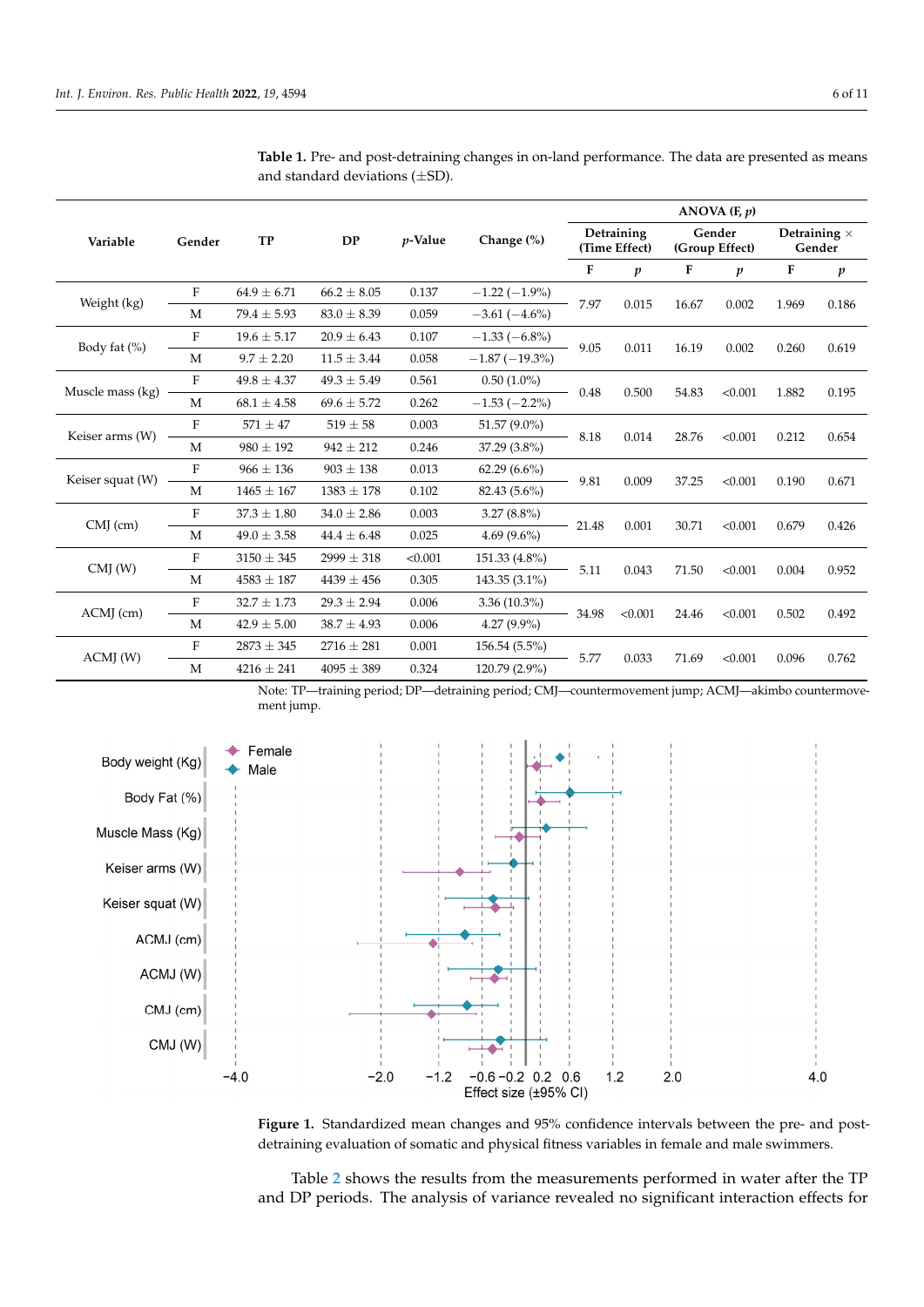Detraining  $\times$  Gender in any of the tests conducted. For the anaerobic threshold speed results (LT DMax), the analysis of variance revealed a significant main effect of Gender  $(F = 78.56, p < 0.001)$  and Detraining  $(F = 5.37, p = 0.039)$ . However, the observed insignificant differences in the measurements performed before and after detraining within each gender were not statistically significant. Of all the tests performed in water, the analysis of variance revealed no significant effect of the Detraining factor ( $F = 4.27$ ,  $p = 0.061$ ) only for Front Crawl (W). For the same variable, no statistically significant difference was observed for the male group in the measurements separated by the detraining period (32.9  $\pm$  2.76 W vs.  $28.9 \pm 7.72$  W;  $p = 0.229$ ; ES = moderate). Furthermore, in the men's group, the measurements taken before and after the detraining period revealed no statistically significant differences for either time (12.7  $\pm$  0.76 s vs. 12.9  $\pm$  0.67 s; *p* = 0.547; ES = small) or power  $(28.0 \pm 2.43 \text{ W} \text{ vs. } 24.7 \pm 5.34 \text{ W}; p = 0.143; \text{ ES} = \text{moderate})$  generated when swimming using the arms only, as in the front crawl. In all the other in-water test results for swimming with the legs only, the arms only, and using an entire stroke (Front Crawl test) in both groups, the analysis of variance showed a significant effect of the Gender and Detraining factors. Statistically significant increases in time and decreases in power were also found for all the variables discussed in both gender groups. Figure [2](#page-7-0) shows the standardized mean differences (effect size) for the in-water test scores recorded before and after the detraining period.

|                            | Gender | <b>TP</b>       | <b>DP</b>       | $p$ -Value | Change (%)       | ANOVA $(F, p)$              |                  |                          |                  |                               |                  |  |
|----------------------------|--------|-----------------|-----------------|------------|------------------|-----------------------------|------------------|--------------------------|------------------|-------------------------------|------------------|--|
| Variable                   |        |                 |                 |            |                  | Detraining<br>(Time Effect) |                  | Gender<br>(Group Effect) |                  | Detraining $\times$<br>Gender |                  |  |
|                            |        |                 |                 |            |                  | F                           | $\boldsymbol{p}$ | F                        | $\boldsymbol{p}$ | F                             | $\boldsymbol{p}$ |  |
| LT DMax $(m \cdot s^{-1})$ | F      | $1.4 \pm 0.07$  | $1.4 \pm 0.07$  | 0.096      | 0.04(2.5%)       | 5.37                        | 0.039            | 78.56                    | < 0.001          | 0.002                         | 0.965            |  |
|                            | M      | $1.7 \pm 0.05$  | $1.6 \pm 0.04$  | 0.199      | $0.04(2.2\%)$    |                             |                  |                          |                  |                               |                  |  |
| Crawl Legs (s)             | F      | $21.0 \pm 1.42$ | $23.6 \pm 1.95$ | 0.019      | $-2.57(-12.2\%)$ | 29.46                       | < 0.001          | 27.27                    | < 0.001          | 0.345                         | 0.568            |  |
|                            | M      | $16.9 \pm 1.73$ | $18.9 \pm 1.91$ | < 0.001    | $-2.07(-12.2\%)$ |                             |                  |                          |                  |                               |                  |  |
| Crawl Legs (W)             | F      | $15.9 \pm 1.39$ | $13.6 \pm 1.26$ | 0.012      | $2.26(14.1\%)$   | 25.41                       | < 0.001          | 19.45                    | 0.001            | 0.257                         | 0.621            |  |
|                            | M      | $21.1 \pm 3.35$ | $18.3 \pm 2.52$ | 0.011      | $2.76(13.0\%)$   |                             |                  |                          |                  |                               |                  |  |
| Crawl Arms (s)             | F      | $15.9 \pm 1.25$ | $16.8 \pm 1.1$  | 0.023      | $-0.85(-5.3\%)$  | 6.91                        | 0.022            | 54.90                    | < 0.001          | 3.021                         | 0.108            |  |
|                            | M      | $12.7 \pm 0.76$ | $12.9 \pm 0.67$ | 0.547      | $-0.17(-1.3\%)$  |                             |                  |                          |                  |                               |                  |  |
| Crawl Arms (W)             | F      | $21.1 \pm 1.95$ | $19.4 \pm 1.37$ | 0.014      | $1.66(7.9\%)$    | 6.07                        | 0.030            | 20.01                    | 0.001            | 0.645                         | 0.437            |  |
|                            | M      | $28.0 \pm 2.43$ | $24.7 \pm 5.34$ | 0.143      | 3.27(11.7%)      |                             |                  |                          |                  |                               |                  |  |
| Front Crawl (s)            | F      | $13.2 \pm 0.62$ | $14.0 \pm 0.83$ | 0.009      | $-0.77(-5.8\%)$  | 21.43                       | 0.001            | 64.02                    | < 0.001          | 1.409                         | 0.258            |  |
|                            | M      | $10.9 \pm 0.32$ | $11.3 \pm 0.67$ | 0.037      | $-0.46(-4.2\%)$  |                             |                  |                          |                  |                               |                  |  |
| Front Crawl (W)            | F      | $26.4 \pm 1.40$ | $24.2 \pm 1.61$ | 0.002      | $2.23(8.4\%)$    | 4.27                        | 0.061            | 11.13                    | 0.006            | 0.337                         | 0.572            |  |
|                            | M      | $32.9 \pm 2.76$ | $28.9 \pm 7.72$ | 0.229      | $3.97(12.0\%)$   |                             |                  |                          |                  |                               |                  |  |

<span id="page-6-0"></span>**Table 2.** Pre- and post-detraining changes in in-water performance.

Note: TP—training period; DP—detraining period; LT—lactate threshold.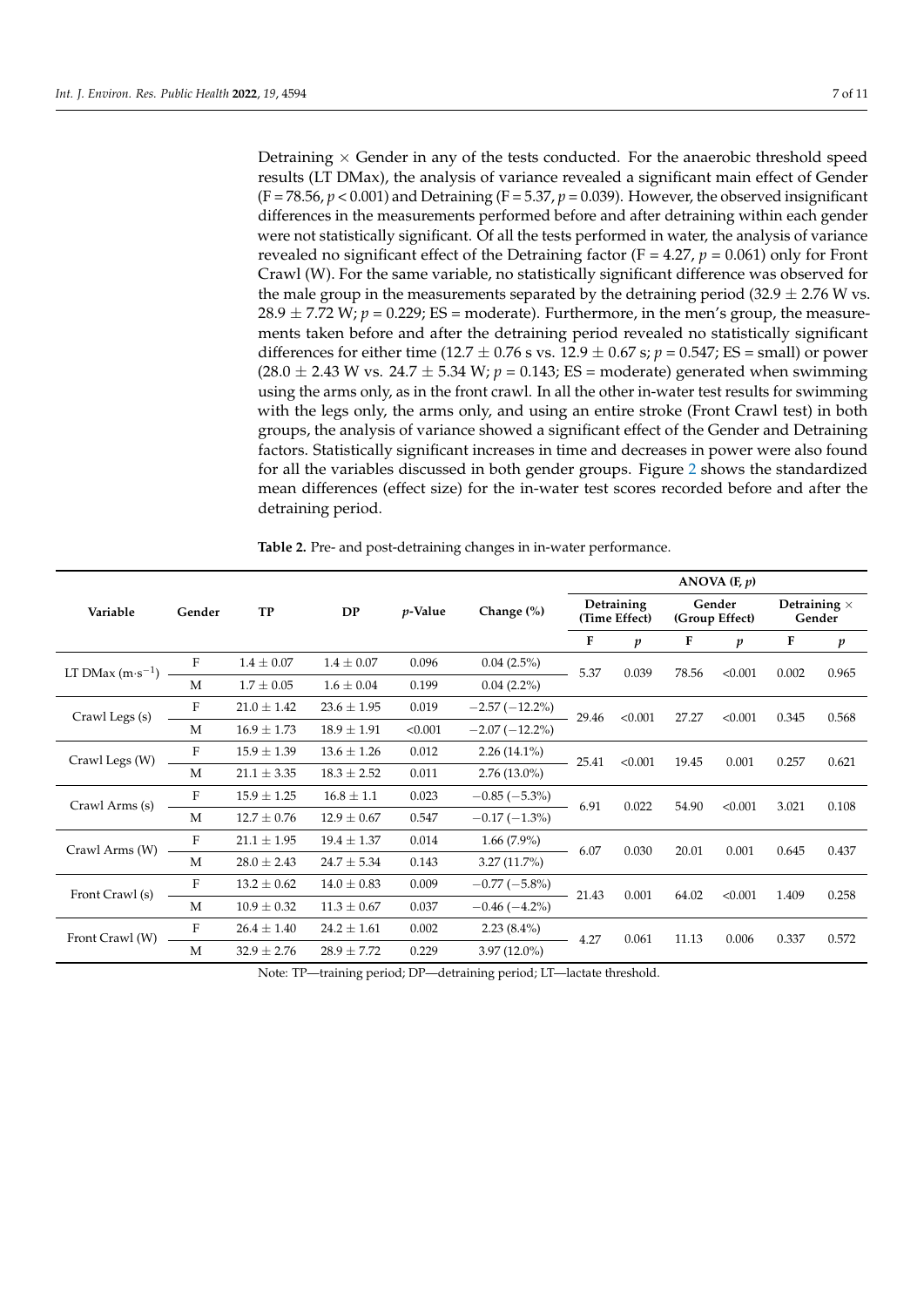<span id="page-7-0"></span>

**Figure 2.** Standardized mean changes and 95% confidence intervals between the pre- and postdetraining evaluation of physical fitness variables in female and male swimmers.

#### **4. Discussion 4. Discussion**

power, and swimming speed in professional swimmers during a 12-week detraining period. For this purpose, selected and standardized on-land and in-water tests were used to show as accurately as possible the changes in such a specific sport as swimming. The main aim of this study was to investigate the level of changes in physical capacity,

Taking into account the somatic characteristics of the participants, no statistically significant differences were found in any parameters in either the male or the female partici-pants. Interestingly, in a study by Ormsbee and Arciero [\[25\]](#page-10-10), who examined swimmers after an amost factured transfilm performant crims of exercise intensity and duration, significant affected in terms of the state intensity and duration period. The exercise internet of the state intensity and duration, significant difference in body weight, despite the fact that the study group was only assessed after 4 weeks of detraining. However, it is important to note the advanced skill level and experience of the participants in our study group, which certainly influenced the results. an almost identical transition period in terms of exercise intensity and duration, significant

Lactate-threshold swimming speed (LT DMax) is one of the most commonly used indicators of swimming endurance  $[26,27]$  $[26,27]$ , with several methods used to calculate it  $[28]$ . There is a belief that detraining can cause significant losses in physiological adaptations [\[3](#page-9-2)[,4\]](#page-9-3).<br>There is a belief that detraining can cause significant losses in physiological adaptations [3,4]. The results obtained in this study show significant changes in swimming speed after TP and<br>DP and within are der There is a disprese with hattuese the gesults of the females, whose If only whall gender. There is a disproportion settlement are results of the remarks, whose threshold speed did not change, and the males, whose swimming speed at the threshold slightly decreased after the period of detraining. Given evidence in the literature stating that swimming speed reflects the overall status of the swimmer in terms of their strength, fitness, and technical proficiency in water, determining the decline in swimming speed is critical to the evaluation of the changes occurring after a detraining period [\[29\]](#page-10-14). With this in mind, coaches should focus on maintaining proper coordination and swimming technique during periods of low-intensity training.<br>the decline in suitable in suitable in suitable in suitable in suitable in suitable in suitable in suitable in DP only within gender. There is a disproportion between the results of the females, whose

Adequate levels of muscle power in swimmers lead to an improved ability to generate<br>negatives forms in system [29, 22]. More studies have anothesized the rale of muscle strength as a determinant of athletic performance  $[33,34]$  $[33,34]$ . In order to demonstrate the changes observed in the swimmers in our study, Crawl Arms, Crawl Legs, and Front Crawl tests were performed in the aquatic environment, which is natural for the sport of swimming. The results show a significant decrease in power and swimming speed in both propulsive force in water [\[30–](#page-10-15)[32\]](#page-10-16). Many studies have emphasized the role of muscle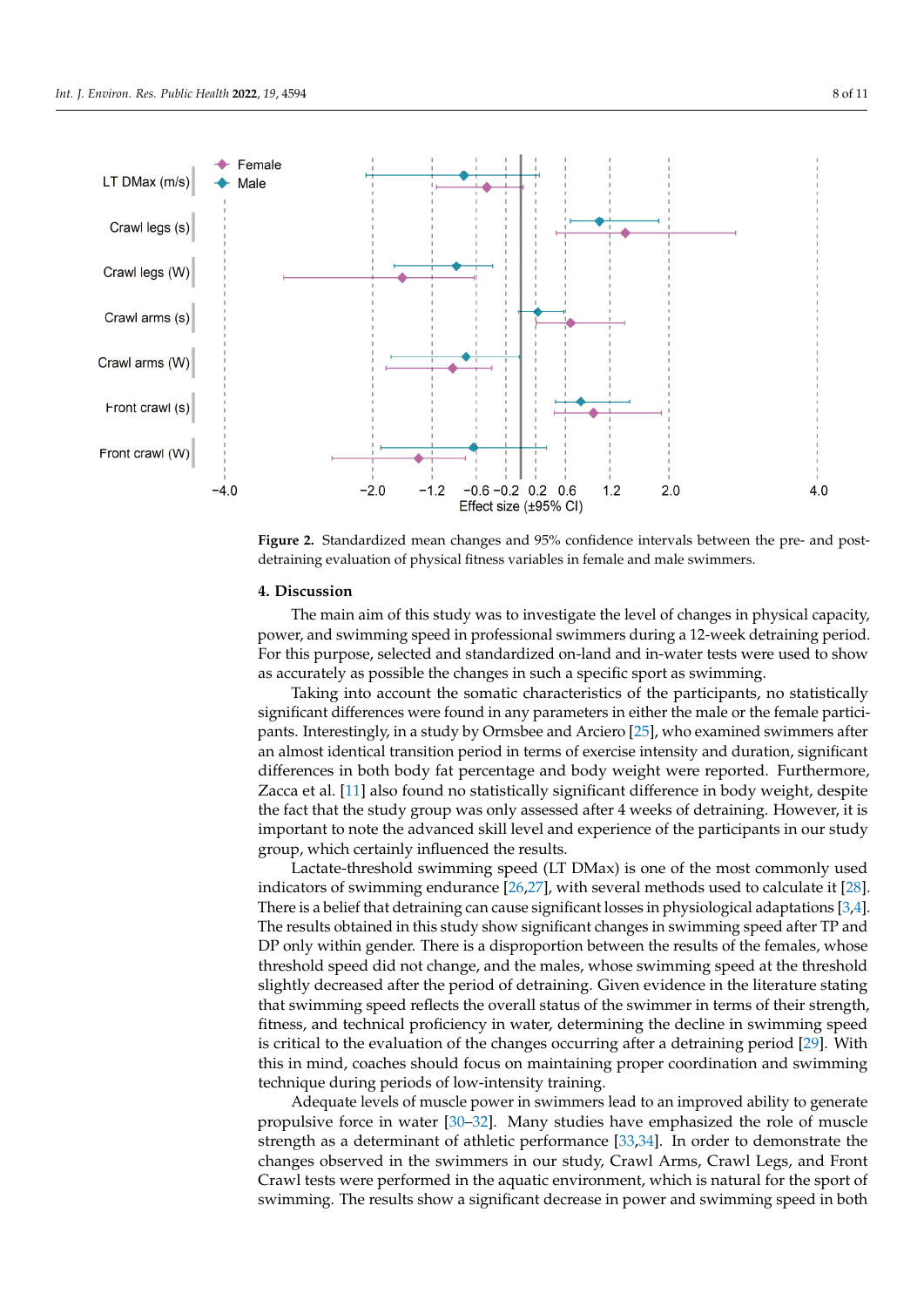the males and the females between the pre- and post-detraining tests. When swimming with the legs only (Crawl Legs), the power generated decreased in both the male and the female participants by as much as 12.2 percent compared to baseline. Even greater differences were observed when increasing the time to swim the distance measured. Here, the differences were 14.1% and 13.0% in the males and females, respectively. While there are no similar tests in the literature, it is believed that both upper- and lower-body strength and CMJ scores are strongly correlated with in-water fitness [\[35\]](#page-10-19). A comparison of the above results to the CMJ jump test performed in the gym also revealed significant decreases in both the male and female groups. However, it should be remembered that the results of the power and the height of the participants' jumps were strongly correlated with the mass and composition of their bodies, where significant differences were observed and which certainly had an impact on the results obtained in this test. Research has shown a significant decrease in CMJ performance in soccer players after 3 months of detraining [\[36\]](#page-10-20). Furthermore, the tests performed on the Keiser machine showing the power generated by the lower limbs during the dynamic squats showed significant decreases in generated power values across the group. However, the females had larger decreases in generated power, whereas these were less significant in the men. Nevertheless, some correlation in the decrease in performance both on land and in water can be emphasized, which provides a clue to coaches as to how the detraining period directly affects the performance of the legs in water.

A similar relationship can be observed in the tests performed only with the arms in water and on land. As with the lower limbs, the tests we performed in water in our study have not been reported in the literature. Given the nature of swimming, the methods of evaluating arm power are less developed compared to those used in other sports [\[37,](#page-10-21)[38\]](#page-10-22). Significant decreases in power and an increased time to swim 20 m with the arms only were observed. A two-way analysis of variance showed significant differences in both arm swimming parameters, while differences were also observed between the males and the females. The females had greater power decreases and longer swimming times compared to the males. This coincides exactly with the results obtained in the on-land tests, where the arm power decreased significantly in the whole group. Significant decreases in power were also observed in the females on the in-water tests. It should be noted, however, that the detraining period between the tests was 12 weeks. This is a key factor when analyzing the results. Trinity [\[39\]](#page-10-23) noted that arm power can increase in the first and third weeks after the cessation of training.

A comparison of the data given above to the results obtained from the athletes swimming with the entire stroke reveals an interesting correlation, consisting in a significant increase in the 20-m swimming time in both the male and the female participants. This is corroborated by other studies, which reported increase in swimming time over various distances following a few weeks of detraining [\[11\]](#page-9-10). However, the results obtained for the power generated for the same distance are not as clear. Although the females showed a statistically significant decrease in the power generated during swimming, there were no significant differences within the group on the tests after TP and DP. It is also important to remember that swimming with the entire stroke is affected by more than just the sum of the power of the arms and legs. The results of the study show that the swimming performance for the entire stroke is also largely influenced by central stabilization [\[40\]](#page-10-24), which, as a component of the swimmer's preparation, can affect the results described above. Since, to our knowledge, this was the first study to examine both power and swimming time, the correlation noted between the aforementioned values seems to be important for coaches planning post-season breaks.

## **5. Conclusions**

In the present study, we observed that long detraining periods have a significant effect on the key parameters that determine swimming performance. Differences were demonstrated between males and females for individual tests, which may be important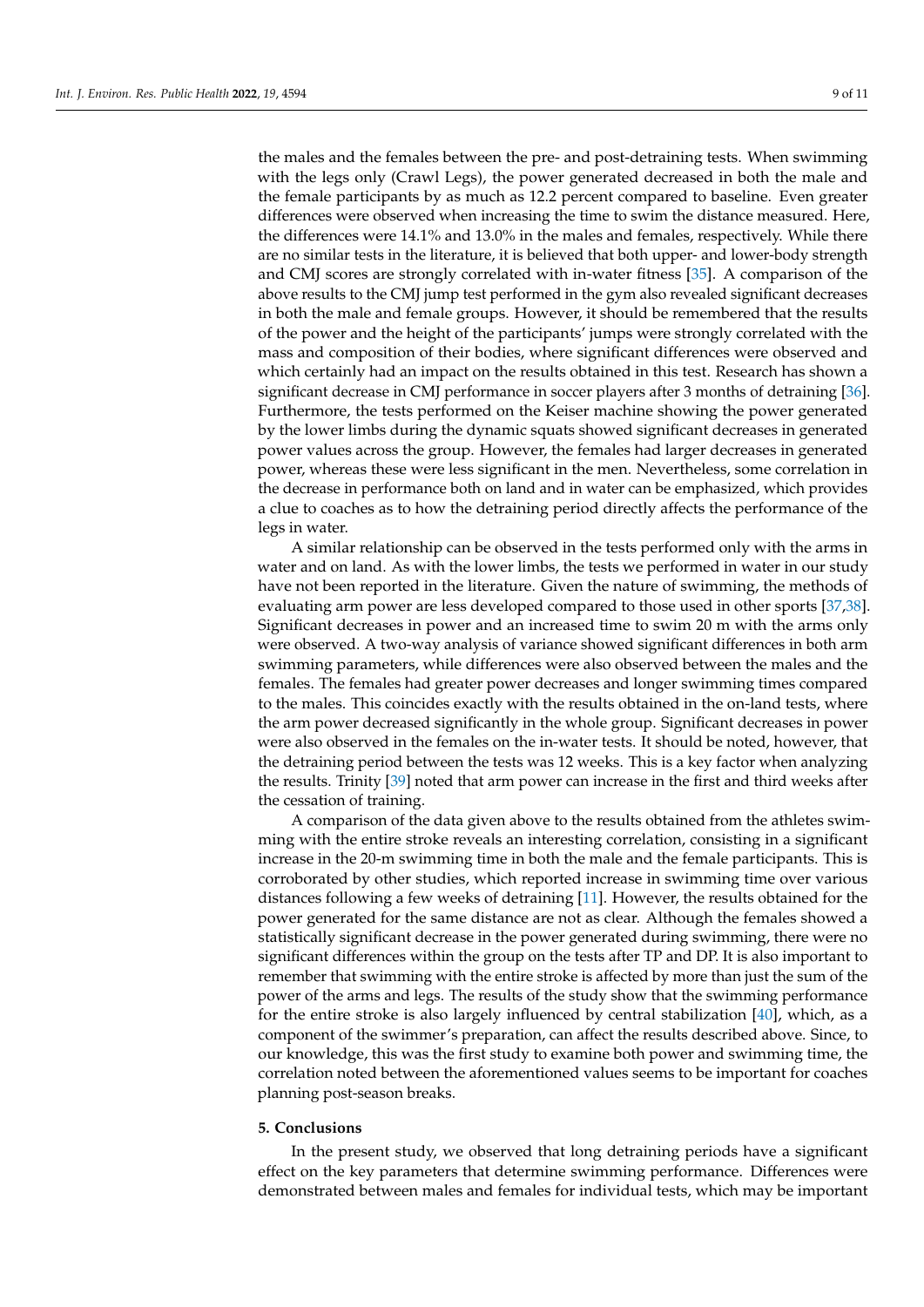information for coaches in groups with low gender diversity. Differences were also shown for the whole group without division into gender, which is also significant for planning transition periods. The study included on-land tests, but special attention was paid to the parameters obtained in water, as these are key aspects for swimmers. To date, there have been no studies that have explicitly and directly examined the changes occurring in adult elite swimmers similar to those in our study. Swimming coaches should be aware of how their group responds to a long transition period, such as 12 weeks of detraining. In this way, after returning to regular training, they will be able to periodize training to compensate for the deficiencies that occur during periods of absence from training, and thus shorten the process of athletes' returning to full fitness by using the most effective training methods.

**Author Contributions:** Conceptualization, W.G., M.H., A.S., and W.R.; methodology, W.G., M.H., A.S., and A.T.; software, W.G., M.H., and A.S.; validation, W.G., M.H., and A.S.; formal analysis, W.G., M.H., and A.S. investigation, W.G., M.H., A.S., J.K., W.R., and W.S.; resources, W.G., M.H., and A.S.; data curation, W.G., M.H., A.S., T.A., and Ł.R.; writing—original draft preparation, W.G., M.H., A.S., W.R., W.S., and J.B.; writing—review and editing, W.G., M.H., A.S., Ł.R., and T.A.; visualization, W.G., M.H., A.S., J.K., W.R., W.S., A.T., and J.B.; supervision W.G., M.H., A.S., T.A., and Ł.R.; project administration, W.G., M.H., and A.S.; funding acquisition, W.G., M.H., and A.S. All authors have read and agreed to the published version of the manuscript.

**Funding:** This research received no external funding.

**Institutional Review Board Statement:** The experiment was approved by the Bioethics Committee of the Jerzy Kukuczka Academy of Physical Education in Katowice (No. 8/2018).

**Informed Consent Statement:** Informed consent was obtained from all subjects involved in the study.

**Data Availability Statement:** The data presented in this study are available on request from the corresponding author.

**Conflicts of Interest:** The authors declare no conflict of interest.

## **References**

- <span id="page-9-0"></span>1. Hsu, K.M.; Hsu, T.G. The Effects of Detraining and Retraining on Swimming Propulsive Force and Blood Lactate. *Med. Sci. Sports Exerc.* **1999**, *31*, S284. [\[CrossRef\]](http://doi.org/10.1097/00005768-199905001-01396)
- <span id="page-9-2"></span><span id="page-9-1"></span>2. Bompa, T.O. *Periodization: Theory and Methodology of Training*, 4th ed.; Human Kinetics: Champaign, IL, USA, 1999.
- 3. Mujika, I.; Padilla, S. Detraining: Loss of Training-Induced Physiological and Performance Adaptations. Part I. *Sport Med.* **2000**, *30*, 79–87. [\[CrossRef\]](http://doi.org/10.2165/00007256-200030020-00002) [\[PubMed\]](http://www.ncbi.nlm.nih.gov/pubmed/10966148)
- <span id="page-9-3"></span>4. Mujika, I.; Padilla, S. Detraining: Loss of Training-Induced Physiological and Performance Adaptations. Part II. *Sport Med.* **2000**, *30*, 145–154. [\[CrossRef\]](http://doi.org/10.2165/00007256-200030030-00001)
- <span id="page-9-4"></span>5. Mujika, I.; Padilla, S. Muscular characteristics of detraining in humans. *Med. Sci. Sports Exerc.* **2001**, *33*, 1297–1303. [\[CrossRef\]](http://doi.org/10.1097/00005768-200108000-00009)
- <span id="page-9-5"></span>6. Holloszy, J.O.; Coyle, E.F. Adaptations of skeletal muscle to endurance exercise and their metabolic consequences. *J. Appl. Physiol.* **1984**, *56*, 831–838. [\[CrossRef\]](http://doi.org/10.1152/jappl.1984.56.4.831) [\[PubMed\]](http://www.ncbi.nlm.nih.gov/pubmed/6373687)
- <span id="page-9-6"></span>7. Petibois, C.; Déléris, G. Effects of short- and long-term detraining on the metabolic response to endurance exercise. *Int. J. Sports Med.* **2003**, *24*, 320–325. [\[CrossRef\]](http://doi.org/10.1055/s-2003-40708) [\[PubMed\]](http://www.ncbi.nlm.nih.gov/pubmed/12868041)
- <span id="page-9-7"></span>8. Bangsbo, J.; Mizuno, M. *Morphological and Metabolic Alterations in Soccer Players with Detraining and Retraining and Their Relation to Performance*; Science and Football: London, UK; E and FN Spon: New York, NY, USA, 1988.
- <span id="page-9-8"></span>9. Larsson, L.; Ansved, T. Effects of long-term physical training and detraining on enzyme histochemical and functional skeletal muscle characteristics in man. *Muscle Nerve* **1985**, *8*, 714–722. [\[CrossRef\]](http://doi.org/10.1002/mus.880080815)
- <span id="page-9-9"></span>10. Kuipers, H.; Keizer, H.A. Overtraining in Elite Athletes: Review and Directions for the Future. *Sport Med. Int. J. Appl. Med. Sci. Sport Exerc.* **1988**, *6*, 79–92. [\[CrossRef\]](http://doi.org/10.2165/00007256-198806020-00003)
- <span id="page-9-10"></span>11. Zacca, R.; Toubekis, A.; Freitas, L.; Silva, A.F.; Azevedo, R.; Vilas-Boas, J.P.; Pyne, D.B.; Castro, F.A.D.S.; Fernandes, R.J. Effects of detraining in age-group swimmers performance, energetics and kinematics. *J. Sports Sci.* **2019**, *37*, 1490–1498. [\[CrossRef\]](http://doi.org/10.1080/02640414.2019.1572434)
- <span id="page-9-11"></span>12. Nirmalendran, R.; Ingle, L. Detraining Effect of the Post-Season on Selected Aerobic and Anaerobic Performance Variables in National League Rugby Union Players: A Focus on Positional Status. *Med. Sports* **2010**, *14*, 161–168. [\[CrossRef\]](http://doi.org/10.2478/v10036-010-0026-1)
- <span id="page-9-12"></span>13. Psilander, N.; Eftestøl, E.; Cumming, K.T.; Juvkam, I.; Ekblom, M.M.; Sunding, K.; Wernbom, M.; Holmberg, H.C.; Ekblom, B.; Bruusgaard, J.C.; et al. Effects of training, detraining, and retraining on strength, hypertrophy, and myonuclear number in human skeletal muscle. *J. Appl. Physiol.* **2019**, *126*, 1636–1645. [\[CrossRef\]](http://doi.org/10.1152/japplphysiol.00917.2018) [\[PubMed\]](http://www.ncbi.nlm.nih.gov/pubmed/30991013)